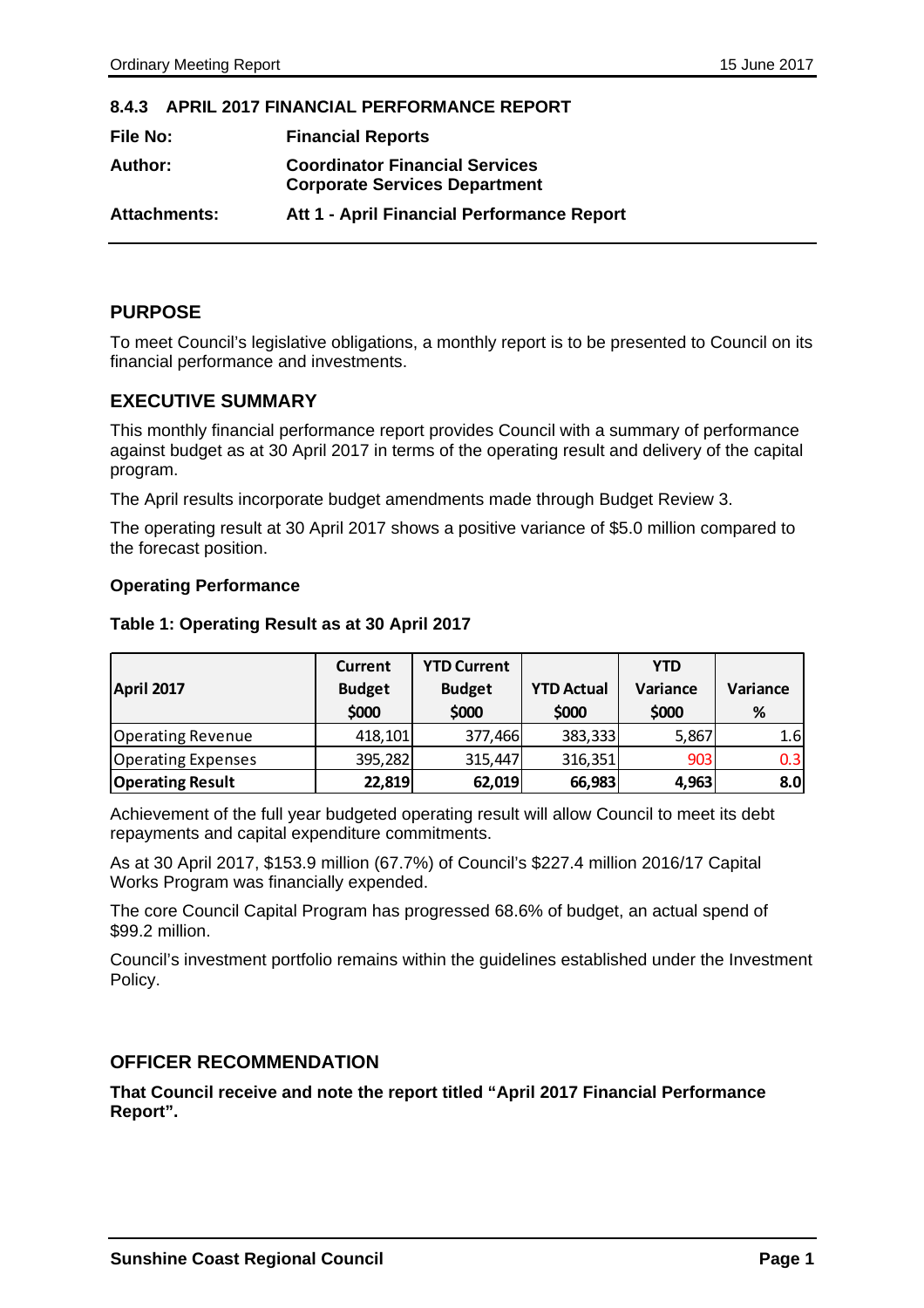# **FINANCE AND RESOURCING**

There are no finance and resourcing implications from this report.

#### **CORPORATE PLAN**

| <b>Corporate Plan Goal:</b>  | An outstanding organisation                        |
|------------------------------|----------------------------------------------------|
| Outcome:                     | 5.3 - A financially sustainable organisation       |
| <b>Operational Activity:</b> | 5.3.7 - Sustainable financial position maintained. |

#### **CONSULTATION**

#### **Portfolio Councillor Consultation**

Consultation has been undertaken with the Portfolio Councillor.

#### **Internal Consultation**

All departments and branches participated in the formation of the recommendations associated with this report.

#### **External Consultation**

No external consultation is required for this report.

#### **Community Engagement**

No community engagement is required for this report.

#### **PROPOSAL**

Achievement of the full year budgeted operating result of \$22.8 million will allow Council to meet its debt repayments and capital expenditure commitments.

The operating result at 30 April 2017 shows a positive variance of \$5 million compared to the forecast position.

#### **Operating Revenue**

Year to date revenues as at 30 April 2017 of \$383.3 million shows a positive variance of \$5.9 million.

| <b>Operating Revenue Large</b><br><b>Variances</b> | <b>YTD Current</b><br><b>Budget</b> | <b>YTD Actual</b> | <b>YTD</b><br>Variance | Variance |  |
|----------------------------------------------------|-------------------------------------|-------------------|------------------------|----------|--|
|                                                    | \$000                               | \$000             | \$000                  | %        |  |
| Fees and Charges                                   | 56,222                              | 58,191            | 1,970                  | 3.5      |  |
| <b>Other Revenue</b>                               | 10,330                              | 11,365            | 1,035                  | 10.0     |  |
| Internal Sales/Recoveries                          | 5,241                               | 6,657             | 1,416                  | 27.0     |  |

#### **Table 2: Substantial Revenue variances as at 30 April 2017**

#### **Fees and Charges**

Fees and charges revenue of \$58.2 million, is \$2 million ahead of year to date budget. Significant variances include:

- \$581,000 relates to increased revenues at the Sunshine Coast Holiday Parks with some associated increased expenditure. Revenues continue to exceed expectations following Budget Review 3 and the April result is indicative of the year end position based on prior year trends.
- \$448,000 across the Community Response Branch, predominantly relating to infringements. This variance is partially offset by higher employee costs.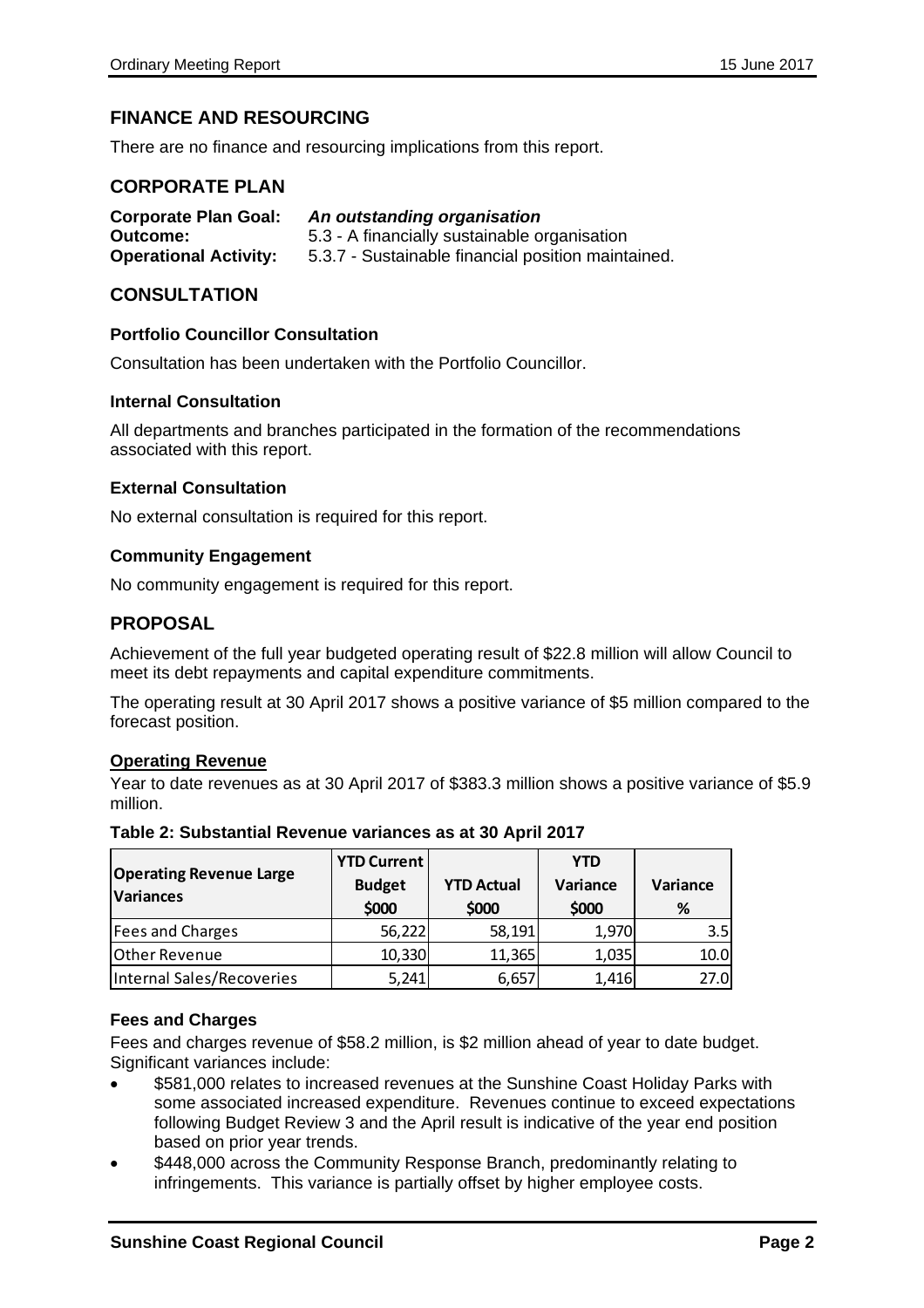- \$272,000 is attributable to development service revenue being ahead of budget and equates to 2% of the year to date budget. This relates to market driven volumes continuing above expectation following budget review 3.
- \$230,000 relates to increased revenue at Council's refuse tip centres.

#### **Other Revenue**

Other revenue has exceeded the year to date budget by \$1 million, this is made up of:

- Higher sales of recoverable materials at the Waste facilities by \$278,000
- \$196,000 across the organisation for recoupment of expenditure
- \$151,000 associated with Road Maintenance Levies
- **\$148,000 in higher Lease Revenue**

#### **Internal Sales/Recoveries**

The variance to budget as at 30 April 2017 predominantly relates to higher recoveries from capital for the sale of Quarry products of \$1 million. Associated increased expenditure has also been incurred to generate product and manage stock piling.

#### **Operating Expenses**

Year to date expenditure as at 30 April 2017 of \$316.4 million shows a variance over budget of \$903,000.

#### **Employee Costs**

As at 30 April 2017 employee costs were above budget by \$766,000. Employee expenditure to deliver projects across capital, operating and region making is above budget by \$637,000, whereby funding is balanced at project level.

Core employee costs were above budget by \$129,000 or 0.1%.

#### **Materials and Services**

As at 30 April 2017, materials and services costs were below budget by \$781,000 or 0.6%.

Projects are predominantly underspent and offset by higher costs associated with timing issues in Region Making Projects. Core materials expenditure is also under budget across all departments.

#### **Finance Costs**

Finance costs are ahead of budget by \$690,000 as a result of interest associated with Region Making Projects being expensed to operating.

#### **Capital Revenue**

Contributed assets account for most of the year to date variance in Capital Revenue of \$50.4 million at 30 April 2017. Cash contributions are also ahead of budget at 30 April 2017 accounting for \$4 million of the variance.

#### **Capital Expenditure**

As at 30 April 2017, \$153.9 million (67.7%) of Council's \$227.4 million 2016/17 Capital Works Program was financially expended.

The core Council Capital Program has progressed with an actual spend of \$99.2 million, which is 68.6% of the \$144.6 million program.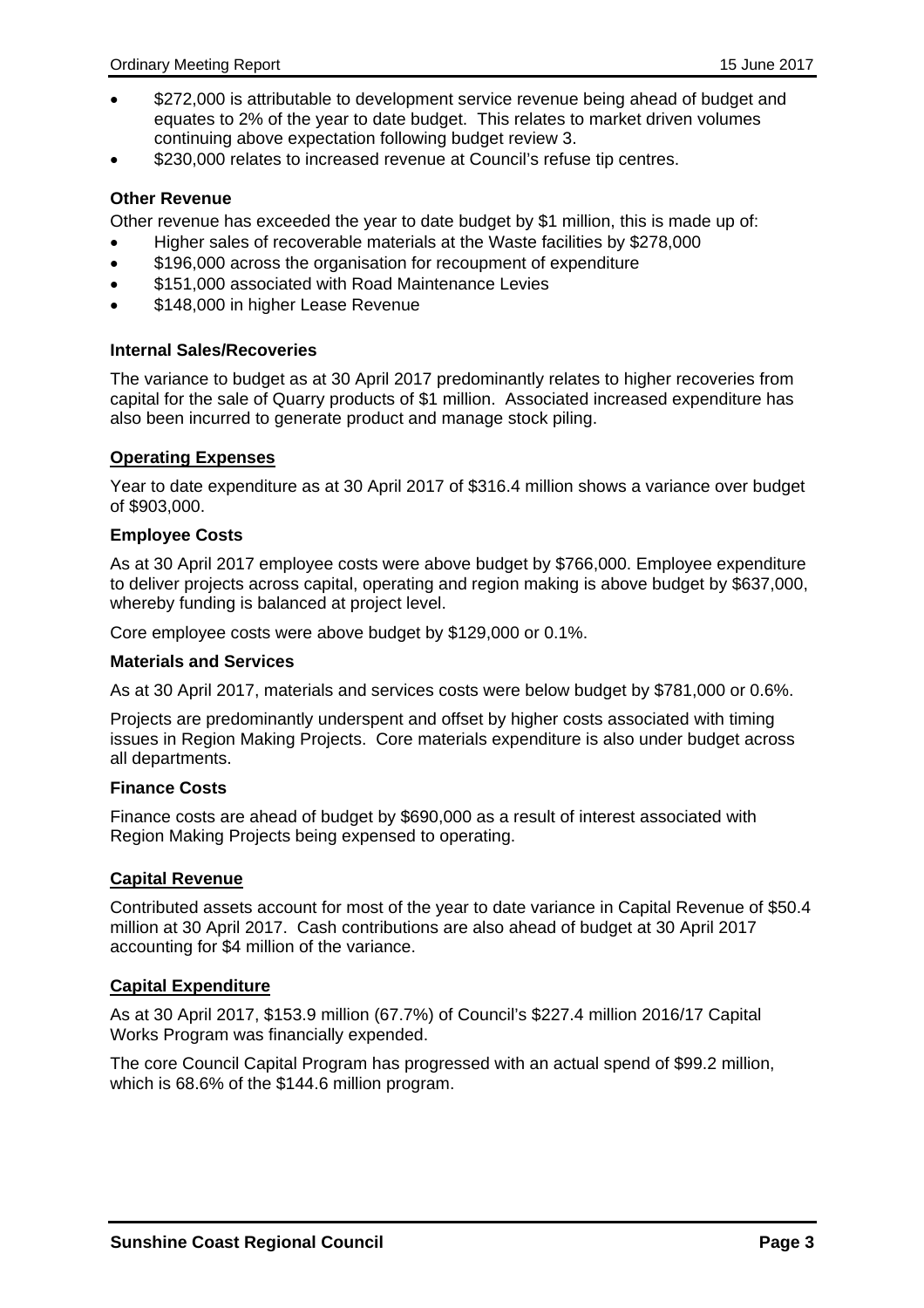|  |  |  |  |  | Table 4: Capital expenditure variances by program as at 30 April 2017 |
|--|--|--|--|--|-----------------------------------------------------------------------|
|--|--|--|--|--|-----------------------------------------------------------------------|

| <b>Capital Works Program</b>             | Forecast<br><b>Budget</b><br>\$000 | <b>YTD Forecast</b><br><b>Budget</b><br>\$000 | <b>YTD</b><br><b>Actual</b><br>\$000 | <b>YTD</b><br>Variance | % Variance<br>on YTD<br>budget |
|------------------------------------------|------------------------------------|-----------------------------------------------|--------------------------------------|------------------------|--------------------------------|
| Aerodromes                               | 212                                | 130                                           | 148                                  | 18                     | 13.4                           |
| <b>Buildings and Facilities</b>          | 11,457                             | 7,624                                         | 7,527                                | (98)                   | (1.3)                          |
| <b>Coast and Canals</b>                  | 1,620                              | 1,242                                         | 1,319                                | 77                     | 6.2                            |
| <b>Divisional Allocations</b>            | 3,765                              | 1,297                                         | 1,384                                | 87                     | 6.7                            |
| <b>Environmental Assets</b>              | 4,971                              | 4,830                                         | 4,866                                | 36                     | 0.7                            |
| Fleet                                    | 3,066                              | 1,807                                         | 1,703                                | (104)                  | (5.7)                          |
| <b>Holiday Parks</b>                     | 3,121                              | 2,639                                         | 2,676                                | 37                     | 1.4                            |
| <b>Information Technology</b>            | 2,524                              | 1,333                                         | 1,893                                | 560                    | 42.0                           |
| <b>Parks and Gardens</b>                 | 16,495                             | 12,600                                        | 13,060                               | 459                    | 3.6                            |
| Quarries                                 | 459                                | 109                                           | 185                                  | 76                     | 69.1                           |
| Stormwater                               | 4,737                              | 2,123                                         | 2,223                                | 100                    | 4.7                            |
| Strategic Land and Commercial Properties | 19,157                             | 10,345                                        | 10,430                               | 85                     | 0.8                            |
| Sunshine Coast Airport                   | 4,726                              | 2,521                                         | 2,633                                | 112                    | 4.4                            |
| Transportation                           | 57,632                             | 39,982                                        | 40,984                               | 1,002                  | 2.5                            |
| Waste                                    | 10,653                             | 8,352                                         | 8,127                                | (225)                  | (2.7)                          |
| <b>Total SCC Core Capital Program</b>    | 144,595                            | 96,936                                        | 99,158                               | 2,223                  | 2.3                            |
| Corporate Major Projects                 | 9,542                              | 4,993                                         | 4,529                                | (464)                  | (9.3)                          |
| Maroochydore City Centre                 | 24,485                             | 12,439                                        | 12,191                               | (248)                  | (2.0)                          |
| Solar Farm                               | 34,495                             | 32,688                                        | 32,687                               | (0)                    | (0.0)                          |
| Sunshine Coast Airport Runway            | 14,331                             | 5,471                                         | 5,363                                | (108)                  | (2.0)                          |
| <b>Total Other Capital Program</b>       | 82,852                             | 55,591                                        | 54,771                               | (820)                  | (1.5)                          |
| <b>TOTAL</b>                             | 227,447                            | 152,526                                       | 153,929                              | 1,402                  | 0.9                            |

# **Table 5: Projects by status (SCC Base Only)**

| <b>Project summary by Job</b><br>status | <b>Number of</b><br><b>Capital Jobs</b> | ℅    | <b>Current</b><br><b>Budget</b><br>\$000 | ℅    |
|-----------------------------------------|-----------------------------------------|------|------------------------------------------|------|
| <b>Not Started</b>                      | 29                                      | 2.6  | 1,988                                    | 1.4  |
| <b>Works in Progress</b>                | 484                                     | 43.3 | 82,297                                   | 56.9 |
| Complete                                | 556                                     | 49.7 | 59,507                                   | 41.2 |
| On Hold/Cancelled                       | 49                                      | 4.4  | 802                                      | 0.6  |
| <b>Total</b>                            | 1,118                                   |      | 144,595                                  |      |

The targeted capital completion rate for 2016/17 is 81.3%. This is due to a number of multiyear projects and whole of region accounts.

During April, 74 jobs progressed to completed status with 484 jobs in progress. This equates to 56.9% of the core capital budget. The following chart shows the phase these projects have progressed to.

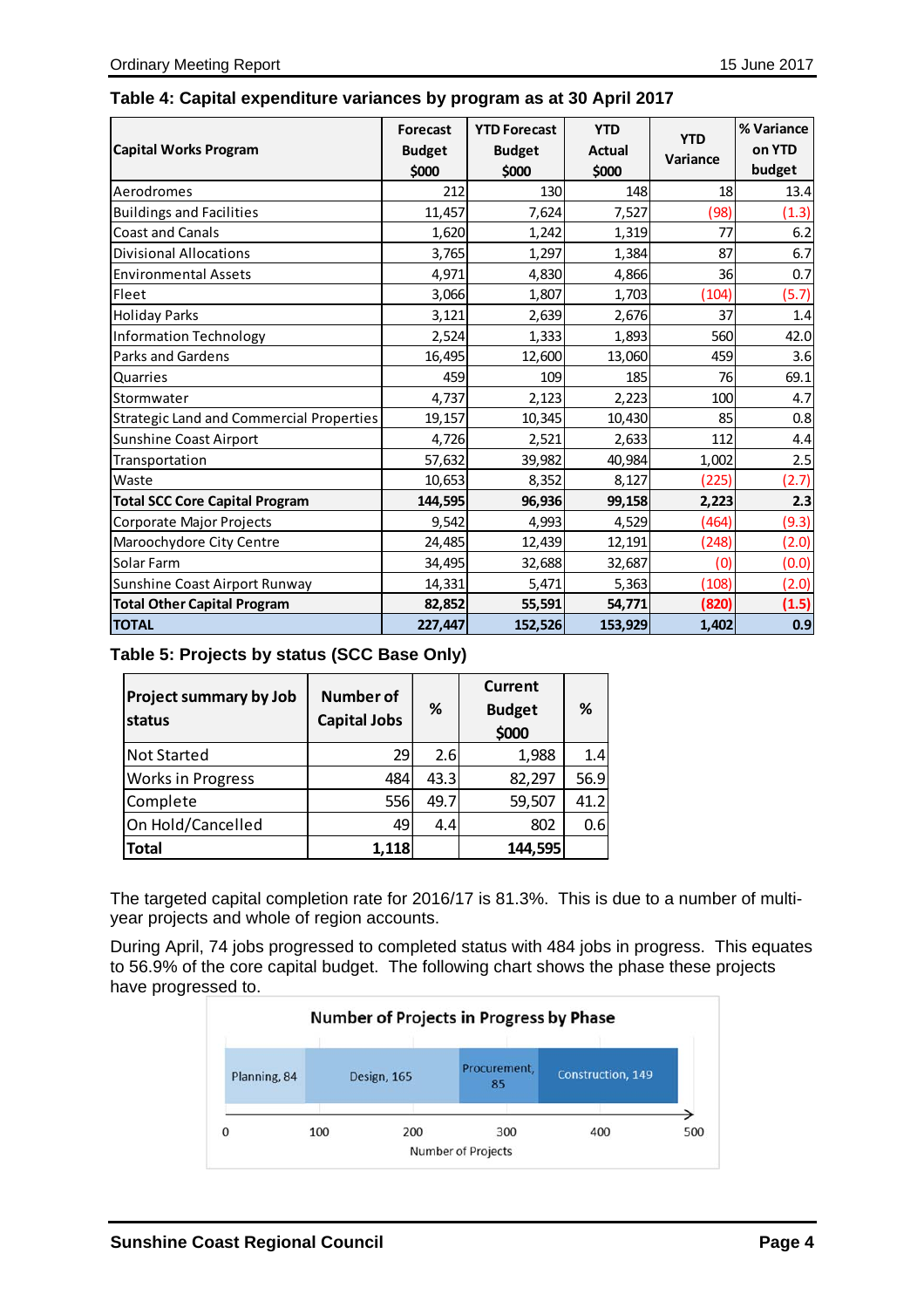#### **Table 6: Capital Exceptions Graph**



#### Buildings and Facilities

Construction on half of the \$11.5 million program has been completed, with construction in progress on a further \$2.1 million and procurement being finalised on projects budgeted at \$1.2 million.

#### Fleet

56% of the \$3.1 million Fleet program has been delivered to date following expenditure in March of \$588,000. Further commitments have been raised equating to 33% of the program. This is due to the long lead time required to procure plant and indicates that the 2016/17 program will be finalised by the end of the financial year.

#### **Stormwater**

Of the \$4.7 million program 30% of the Stormwater projects are either under construction or finalised. Two major projects make up a further 30% and are currently progressing through procurement, with relining of damaged stormwater and First Ave, Maroochydore drainage works to be delivered during May/June.

#### Strategic Land and Commercial Properties

Budget Review 3 recognised significant increases in land acquisitions, all of which are expected to settle by 30 June 2017.

#### Sunshine Coast Airport

The \$4.7 million program has progressed with 55.7% expended as at 30 April 2017. All projects have commenced and 20% completed.

#### **Investment Performance**

- All investment parameters remain within the guidelines established by the Investment Policy.
- For the month ending 30 April 2017 Council had \$316 million cash (excluding Trust Fund) with an average interest rate of 2.72%, being 0.91% above benchmark. This is compared to the same period last year with \$324 million cash (excluding Trust Fund) where the average interest rate was 2.92%, being 0.71% above benchmark.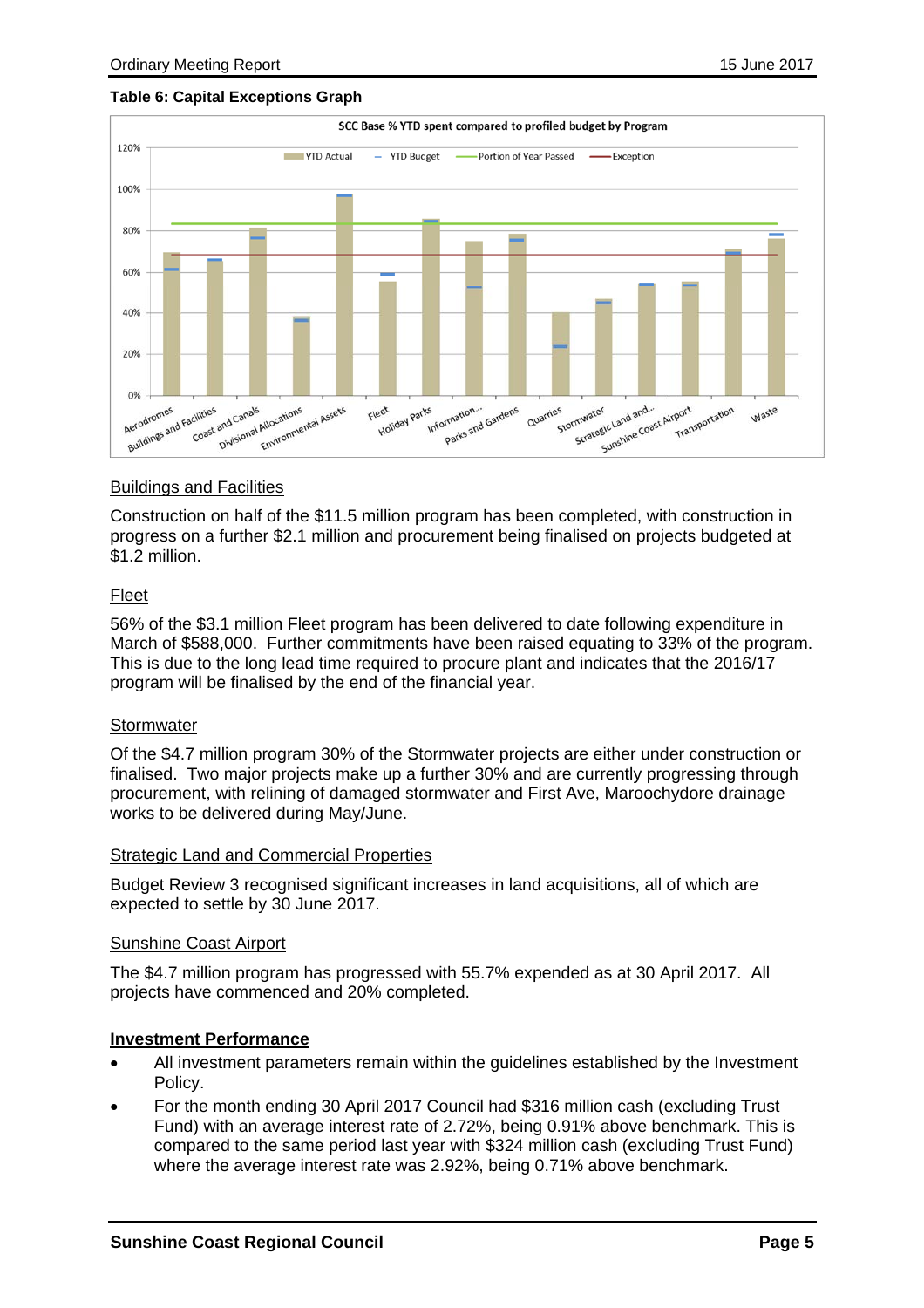The benchmark used to measure performance of cash funds is Bloomberg AusBond Bank Bill Index (BAUBIL) and the Bank Bill Swap Rate (BBSW) for term deposits.

#### **Legal**

This report ensures that Council complies with its legislative obligations with respect to financial reporting in accordance with Section 204 of the *Local Government Regulation 2012.* 

Investment of funds is in accordance with the provisions of the *Statutory Bodies Financial Arrangements Act 1982* and the associated Regulations and the *Local Government Act 2009.* 

#### **Policy**

Council's 2016/17 Investment Policy.

#### **Risk**

Failure to achieve the budgeted operating result will negatively impact Council's capacity to complete its capital expenditure program.

#### **Previous Council Resolution**

#### **Special Meeting Budget 16 June 2016 (SM16/16)**

*That Council:* 

- *(a) receive and note the report titled "Adoption of the 2016/2017 Budget and Forward Estimates for the 2017/2018 to 2025/2026 Financial Years"*
- *(b) adopt the 2016/2017 Budget Schedules (Appendix A) including Forward Estimates and*
- *(c) adopt the 2016/2017 Capital Works Program, endorse the indicative four-year program for the period 2017/2018 to 2020/2021, and note the five-year program for the period 2021/2022 to 2025/2026 (Appendix B).*

#### **Ordinary Meeting Budget 15 September 2016 (OM16/163)**

*That Council:* 

*(a) receive and note the report titled "Budget Review 1 2016/17 " and* 

*(b) adopt the amended 2016/17 Budget Financial Statements to include the identified operating and capital budget adjustments (Appendix A).* 

#### **Ordinary Meeting 8 December 2016 (OM16/221)**

*That Council:* 

- *(a) receive and note the report titled "Budget Review 2 2016/17"*
- *(b) adopt the amended 2016/17 Budget Financial Statements to include the identified operating and capital budget adjustments (Appendix A) and*
- *(c) in addition to (b), amend the 2016/17 budget to include the additional sum of \$50,000 for the Maroochy Basketball Extension.*

#### **Ordinary Meeting 20 April 2017 (OM17/59)**

*That Council:* 

- *(a) receive and note the report titled "Budget Review 3 2016/17" and*
- *(b) adopt the amended 2016/17 Budget Financial Statements to include the identified operating and capital budget adjustments (Appendix A).*

#### **Ordinary Meeting 18 May 2017 (OM17/74)**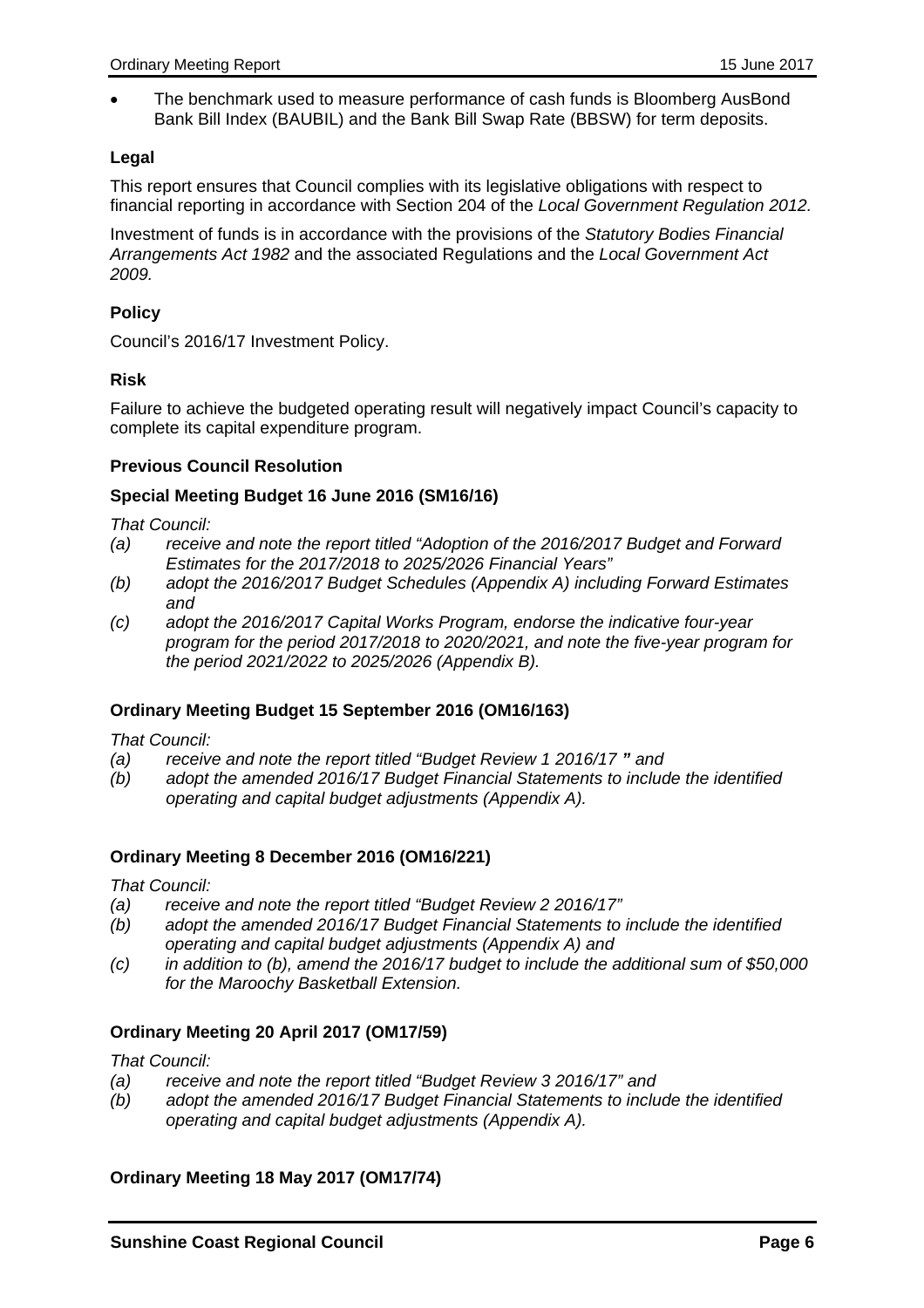#### *That Council:*

- *(a) receive and note the report titled "March 2017 Financial Performance Report"*
- *(b) amend the 2016/17 budget to include the additional sum of \$2.85 million for the Solar Farm Project*
- *(c) amend the 2016/17 budget to include the additional sum of \$970,000 for the acquisition of land and*
- *(d) amend the 2016/17 budget to reflect gross proceeds from the sale of land of \$1.2 million.*

#### **Related Documentation**

2016/17 Adopted Budget

#### **Critical Dates**

There are no critical dates for this report.

#### **Implementation**

There are no implementation details to include in this report.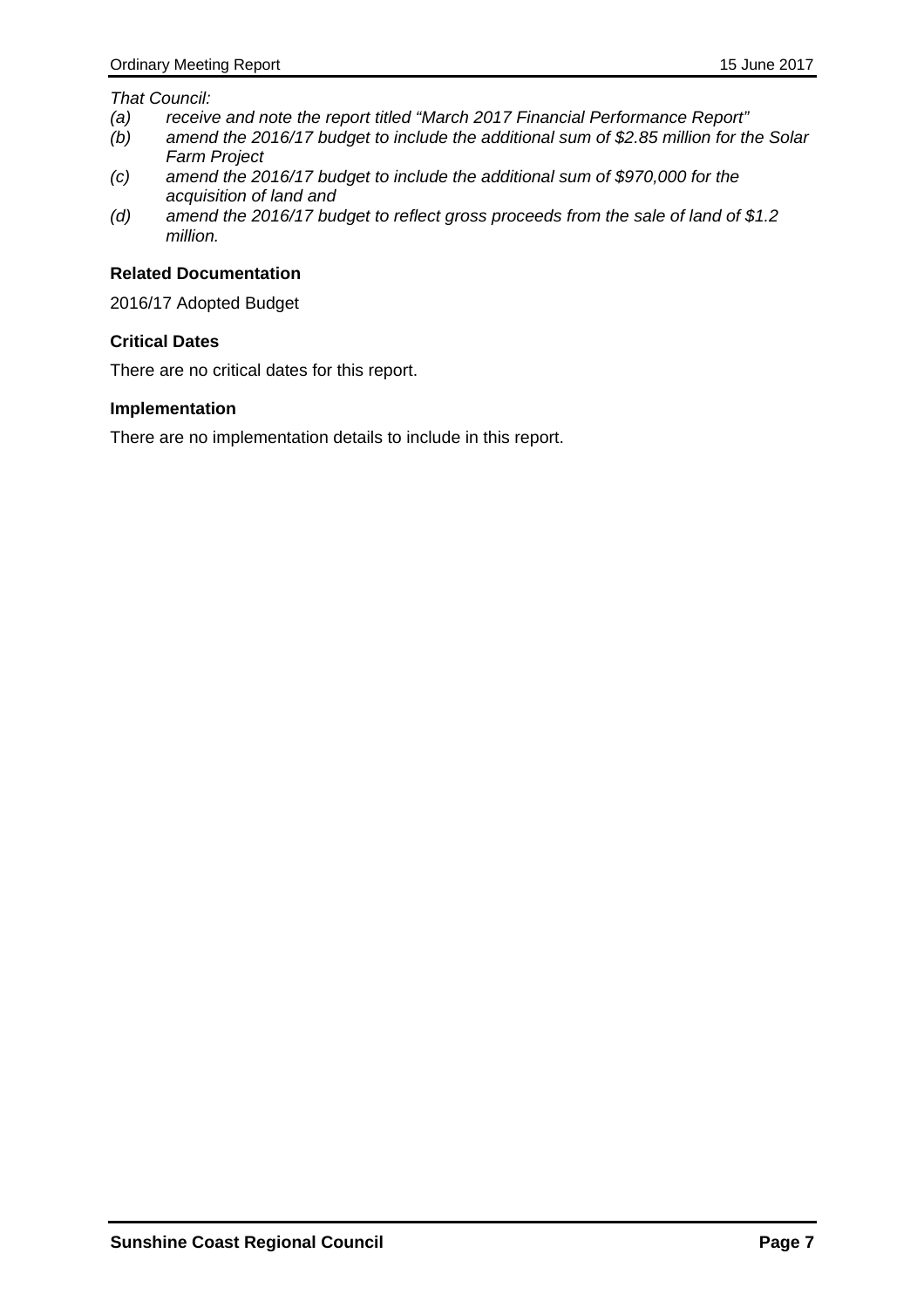

# **Financial Performance Report**

**April 2017**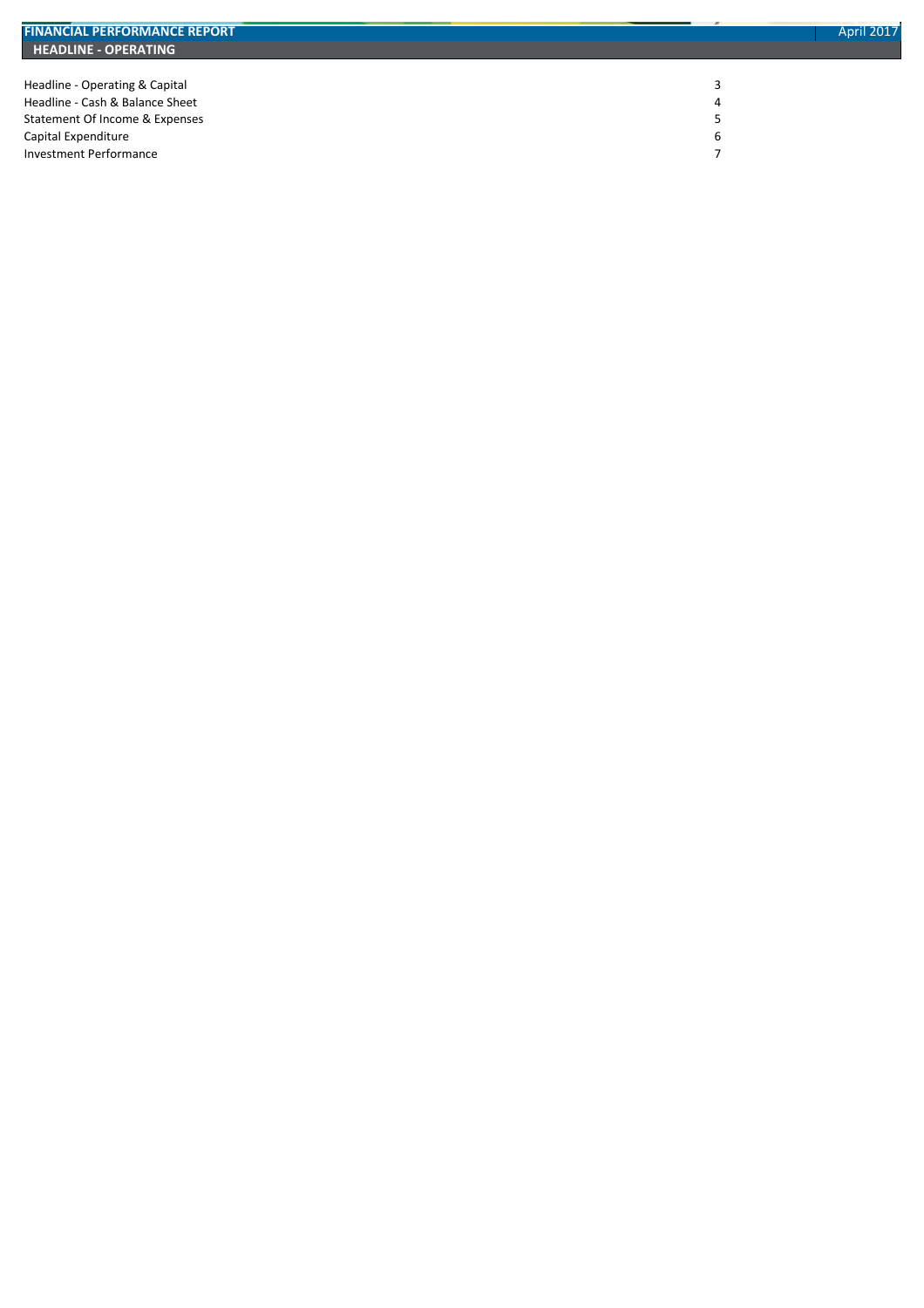| <b>FINANCIAL PERFORMANCE REPORT</b> |                           |                                 |                                 |                |            |          | <b>April 2017</b> |
|-------------------------------------|---------------------------|---------------------------------|---------------------------------|----------------|------------|----------|-------------------|
| <b>HEADLINE - OPERATING</b>         |                           |                                 |                                 |                |            |          |                   |
|                                     | Annual                    |                                 |                                 |                | <b>YTD</b> |          |                   |
|                                     | Original<br><b>Budget</b> | <b>Current</b><br><b>Budget</b> | <b>Current</b><br><b>Budget</b> | <b>Actuals</b> | Variance   | Variance |                   |
|                                     | \$000s                    | \$000s                          | \$000s                          | \$000s         | \$000s     | %        |                   |
| <b>Operating Revenue</b>            | 418,965                   | 418,101                         | 377,466                         | 383,333        | 5,867      | 1.6%     |                   |
| <b>Operating Expenses</b>           | 388,041                   | 395,282                         | 315,447                         | 316,351        | 903        | 0.3%     |                   |
| <b>Operating Result</b>             | 30,924                    | 22,819                          | 62,019                          | 66,983         | 4,963      | 8.0%     |                   |
| <b>NET Result</b>                   | 125,449                   | 150,285                         | 158,988                         | 215,286        | 56,299     | 35.4%    |                   |





#### **HEADLINE - CAPITAL Original Budget \$000s Current Budget \$000s Current Budget \$000s Actuals \$000s Variance \$000s Variance %** Capital Revenue 2012 127,996 127,996 96,968 147,395 (50,427 Other Capital Revenues 68,920 69,763 57,666 60,002 (2,336) **Total Capital Revenues 163,445 197,759 154,634 207,397 (52,763)** Capital Works Expenditure 252,677 152,526 153,810 153,810 152,526 153,810 (1,284) Other Capital Expenditure 60,000 80,000 59,993 137,425 (77,432) **Total Capital Expenditure 312,677 307,447 212,519 291,235 (78,716) Funds from General Reserve 149,232 109,688 57,885 83,838 (25,953) Annual YTD**

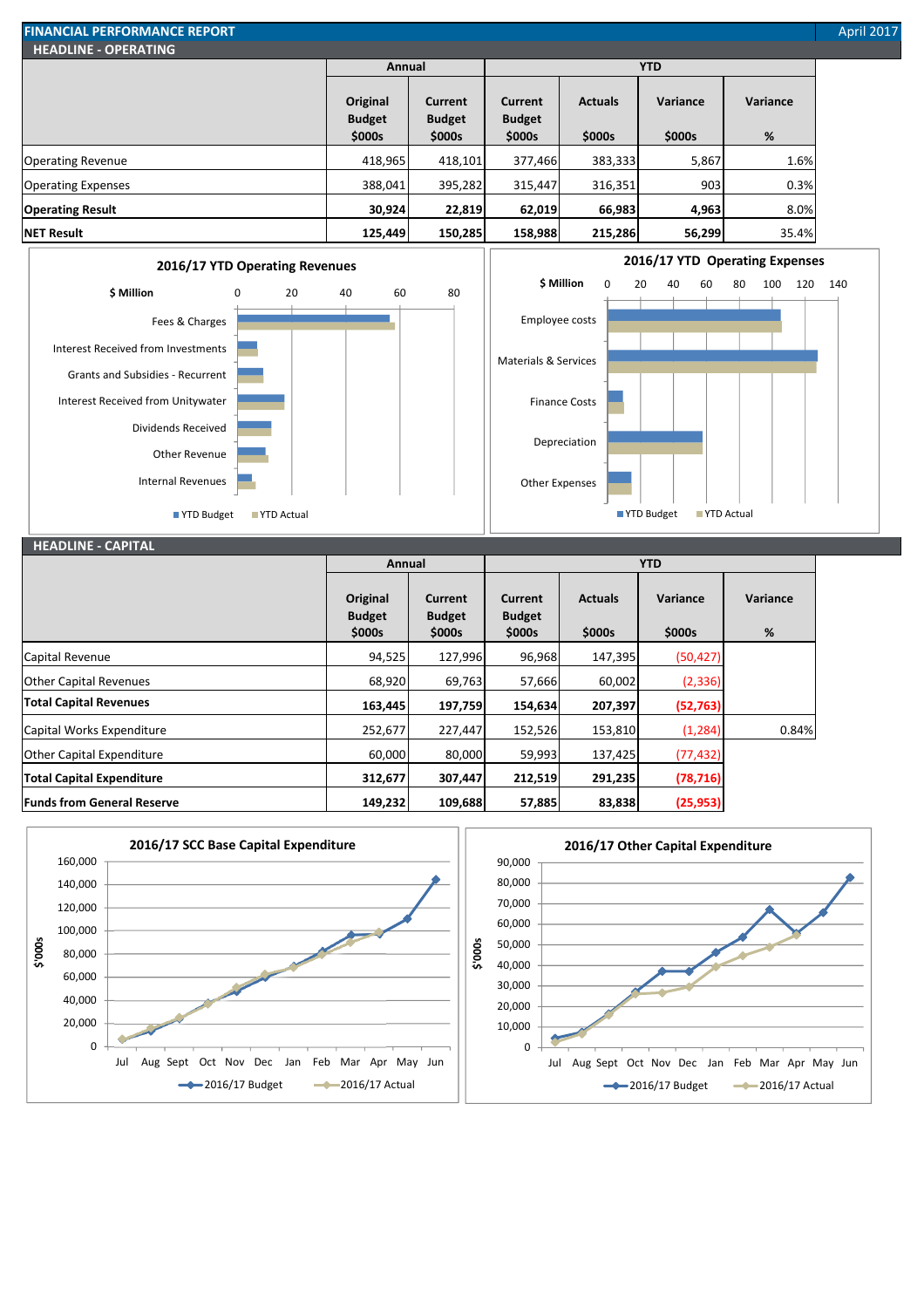| April 201 |  |
|-----------|--|
|           |  |

| <b>FINANCIAL PERFORMANCE REPORT</b>       |               |               |                |                 |          | <b>April 2017</b> |
|-------------------------------------------|---------------|---------------|----------------|-----------------|----------|-------------------|
| <b>HEADLINE - CASH AND BALANCE SHEET.</b> |               |               |                |                 |          |                   |
|                                           | Annual        |               |                | <b>YTD</b>      |          |                   |
|                                           | Original      | Current       | <b>Actuals</b> | <b>Forecast</b> | Variance |                   |
|                                           | <b>Budget</b> | <b>Budget</b> |                | <b>Budget</b>   |          |                   |
|                                           | \$000s        | \$000s        | \$000s         | \$000s          | \$000s   |                   |

**CASH FLOWS**

Jul-13 Oct-13 Jan-14 Apr-14 Jul-14 Oct-14 Jan-15 Apr-15 Jul-15 Oct-15 Jan-16 Apr-16 Jul-16 Oct-16 Jan-17 Apr-17

| .                                    |            |            |            |            |          |
|--------------------------------------|------------|------------|------------|------------|----------|
| <b>Opening Cash</b>                  | 295,509    | 318,565    | 318,565    | 318,565    | 0        |
| Net Cash Inflow/(Outflows) from:     |            |            |            |            |          |
| <b>Operating Activities</b>          | 90,790     | 85,719     | 118,973    | 106,042    | 12,931   |
| <b>Investing Activities</b>          | (212, 119) | (170, 993) | (104, 498) | (116, 953) | 12,455   |
| <b>Financing Activities</b>          | 44,869     | 44,867     | (17, 693)  | (16, 169)  | (1, 524) |
| Net Increase/(decrease) in Cash Held | (76, 460)  | (40, 407)  | (3,218)    | (27,080)   | 23,862   |
| Cash at year end                     | 219,049    | 278,158    | 315,347    | 291,485    | 23,862   |
| <b>BALANCE SHEET</b>                 |            |            |            |            |          |
| <b>Current Assets</b>                | 275,784    | 337,016    | 347,096    |            |          |
| Non Current Assets                   | 5,119,828  | 4,979,477  | 4,873,497  |            |          |
| <b>Total Assets</b>                  | 5,395,612  | 5,316,493  | 5,220,594  |            |          |
| <b>Current Liabilities</b>           | 100,614    | 103,095    | 65,992     |            |          |
| Non Current Liabilities              | 344,682    | 353,382    | 306,719    |            |          |
| <b>Total Liabilities</b>             | 445,296    | 456,476    | 372,712    |            |          |
| <b>Net Community Assets/</b>         |            |            |            |            |          |
| <b>Total Community Equity</b>        | 4,950,316  | 4,860,017  | 4,847,882  |            |          |
|                                      |            |            |            |            |          |



Jul-16 Aug-16 Sep-16 Oct-16 Nov-16 Dec-16 Jan-17 Feb-17 Mar-17 Apr-17 May-17 Jun-17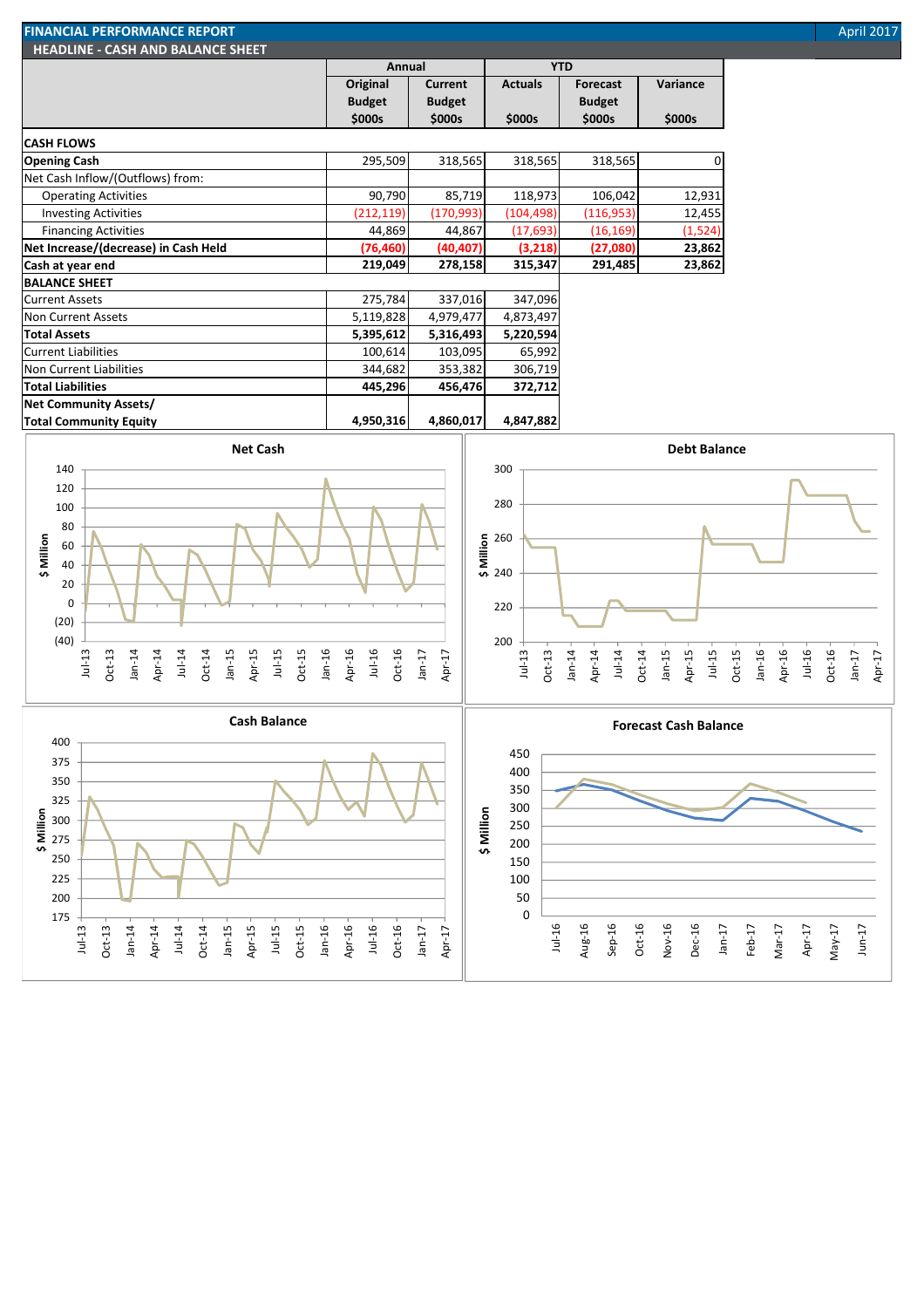| <b>FINANCIAL PERFORMANCE REPORT</b>       |                                     |                                           |                                           |                          |                           |                  | <b>April 2017</b>                   |
|-------------------------------------------|-------------------------------------|-------------------------------------------|-------------------------------------------|--------------------------|---------------------------|------------------|-------------------------------------|
| <b>STATEMENT OF INCOME &amp; EXPENSES</b> |                                     |                                           |                                           |                          |                           |                  |                                     |
|                                           | Annual                              |                                           |                                           |                          | <b>YTD</b>                |                  | Annual                              |
|                                           | Original<br><b>Budget</b><br>\$000s | <b>Current</b><br><b>Budget</b><br>\$000s | <b>Current</b><br><b>Budget</b><br>\$000s | <b>Actuals</b><br>\$000s | <b>Variance</b><br>\$000s | Variance<br>$\%$ | Forecast<br><b>Budget</b><br>\$000s |
| <b>Operating Revenue</b>                  |                                     |                                           |                                           |                          |                           |                  |                                     |
| Net Rates and Utility Charges             | 259,339                             | 260,948                                   | 258,287                                   | 259,096                  | 809                       | 0.3%             | 260,948                             |
| Fees and Charges                          | 62,787                              | 66,166                                    | 56,222                                    | 58,191                   | 1,970                     | 3.5%             | 66,166                              |
| Interest Received from Investments        | 8,603                               | 8,603                                     | 7,169                                     | 7,462                    | 293                       | 4.1%             | 8,603                               |
| <b>Operating Grants and Subsidies</b>     | 12,077                              | 12,418                                    | 9,428                                     | 9,570                    | 142                       | 1.5%             | 12,418                              |
| <b>Operating Contributions</b>            | 706                                 | 1,077                                     | 916                                       | 1,119                    | 203                       | 22.1%            | 1,077                               |
| Interest Received from Unity Water        | 23,933                              | 23,933                                    | 17,366                                    | 17,366                   | (0)                       | $(0.0\%)$        | 23,933                              |
| Dividends Received                        | 26,162                              | 26,162                                    | 12,509                                    | 12,509                   | $\Omega$                  | 0.0%             | 26,162                              |
| <b>Other Revenue</b>                      | 19,189                              | 13,086                                    | 10,330                                    | 11,365                   | 1,035                     | 10.0%            | 13,086                              |
| Internal Sales/Recoveries                 | 6,170                               | 5,710                                     | 5,241                                     | 6,657                    | 1,416                     | 27.0%            | 5,710                               |
| <b>Total Operating Revenue</b>            | 418,965                             | 418,101                                   | 377,466                                   | 383,333                  | 5,867                     | 1.6%             | 418,101                             |
| <b>Operating Expenses</b>                 |                                     |                                           |                                           |                          |                           |                  |                                     |
| Employee Costs                            | 128,393                             | 130,066                                   | 105,001                                   | 105,767                  | 766                       | 0.7%             | 130,066                             |
| <b>Materials and Services</b>             | 161,701                             | 162,804                                   | 127,556                                   | 126,775                  | (781)                     | (0.6%)           | 162,794                             |
| <b>Finance Costs</b>                      | 9,684                               | 11,084                                    | 9,286                                     | 9,976                    | 690                       | 7.4%             | 11,084                              |
| <b>Company Contributions</b>              | 1,421                               | 1,400                                     | 1,400                                     | 1,400                    | $\Omega$                  | 0.0%             | 1,400                               |
| <b>Depreciation Expense</b>               | 68,920                              | 69,233                                    | 57,666                                    | 57,792                   | 126                       | 0.2%             | 69,233                              |
| <b>Other Expenses</b>                     | 17,924                              | 20,696                                    | 14,539                                    | 14,640                   | 102                       | 0.7%             | 20,706                              |
| <b>Total Operating Expenses</b>           | 388,041                             | 395,282                                   | 315,447                                   | 316,351                  | 903                       | 0.3%             | 395,282                             |
| <b>Operating Result</b>                   | 30,924                              | 22,819                                    | 62,019                                    | 66,983                   | 4,963                     | 8.0%             | 22,819                              |
|                                           |                                     |                                           |                                           |                          |                           |                  |                                     |
| <b>Capital Revenue</b>                    |                                     |                                           |                                           |                          |                           |                  |                                     |
| <b>Capital Grants and Subsidies</b>       | 12,525                              | 20,996                                    | 15,169                                    | 14,680                   | (490)                     | (3.2%)           | 19,487                              |
| Capital Contributions - Cash              | 22,000                              | 27,000                                    | 21,806                                    | 25,834                   | 4,027                     | 18.5%            | 27,979                              |
| Capital Contributions - Fixed Assets      | 60,000                              | 80,000                                    | 59,993                                    | 107,790                  | 47,798                    | 79.7%            | 80,000                              |
| Profit/Loss on Disposal of Assets         | $\Omega$                            |                                           | $\mathbf{0}$                              | (908)                    | (908)                     | 0.0%             | $\Omega$                            |
| <b>Total Capital Revenue</b>              | 94,525                              | 127,996                                   | 96,968                                    | 147,395                  | 50,427                    | 52.0%            | 127,466                             |
| <b>Net Result</b>                         | 125,449                             | 150,816                                   | 158,988                                   | 214,378                  | 55,390                    | 34.8%            | 150,285                             |



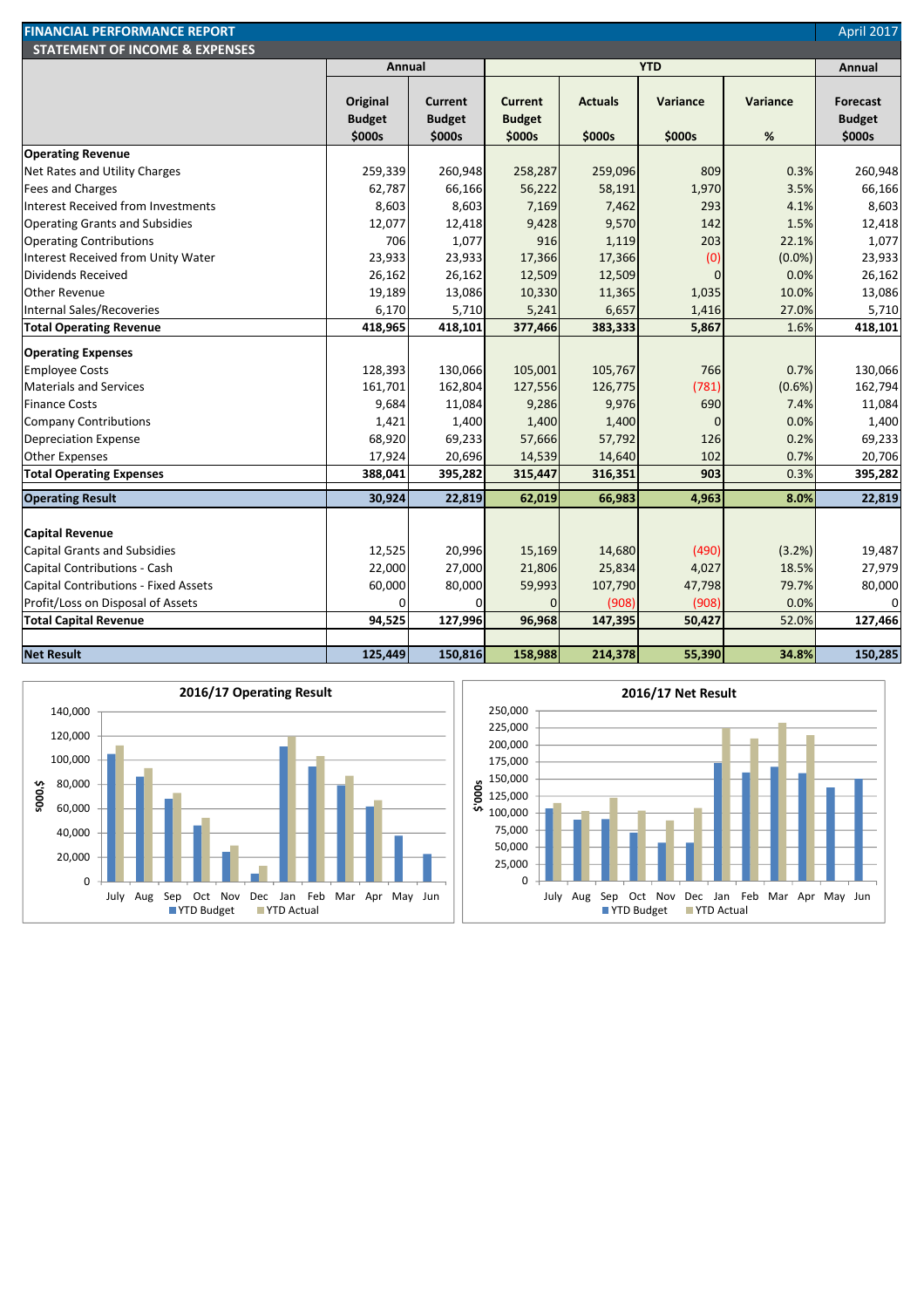| <b>FINANCIAL PERFORMANCE REPORT</b>             |               |                |               |                |                   |         | April 2017          |
|-------------------------------------------------|---------------|----------------|---------------|----------------|-------------------|---------|---------------------|
| <b>CAPITAL EXPENDITURE</b>                      | Annual        |                | <b>YTD</b>    |                |                   |         |                     |
|                                                 | Original      | <b>Current</b> | <b>Budget</b> | <b>Actuals</b> |                   | % of FY |                     |
| <b>Capital Works Program</b>                    | <b>Budget</b> | <b>Budget</b>  |               |                | Variance on       | budget  | <b>YTD Variance</b> |
|                                                 | \$000s        | \$000s         | \$000s        | \$000s         | <b>YTD budget</b> | spent   | \$000s              |
| Aerodromes                                      | 175           | 212            | 130           | 148            | 13.4%             | 69.8%   | 18                  |
| <b>Buildings and Facilities</b>                 | 9,156         | 11,457         | 7,624         | 7,527          | $-1.3%$           | 65.7%   | (98)                |
| <b>Coast and Canals</b>                         | 1,220         | 1,620          | 1,242         | 1,319          | 6.2%              | 81.4%   | 77                  |
| <b>Divisional Allocations</b>                   | 4,424         | 3,765          | 1,297         | 1,384          | 6.7%              | 36.8%   | 87                  |
| <b>Environmental Assets</b>                     | 4,837         | 4,971          | 4,830         | 4,866          | 0.7%              | 97.9%   | 36                  |
| Fleet                                           | 3,000         | 3,066          | 1,807         | 1,703          | $-5.7%$           | 55.6%   | (104)               |
| <b>Holiday Parks</b>                            | 2,254         | 3,121          | 2,639         | 2,676          | 1.4%              | 85.8%   | 37                  |
| <b>Information Technology</b>                   | 2,827         | 2,524          | 1,333         | 1,893          | 42.0%             | 75.0%   | 560                 |
| <b>Parks and Gardens</b>                        | 12,814        | 16,495         | 12,600        | 13,060         | 3.6%              | 79.2%   | 459                 |
| <b>Quarries</b>                                 | 580           | 459            | 109           | 185            | 69.1%             | 40.2%   | 76                  |
| Stormwater                                      | 4,697         | 4,737          | 2,123         | 2,223          | 4.7%              | 46.9%   | 100                 |
| <b>Strategic Land and Commercial Properties</b> | 5,431         | 19,157         | 10,345        | 10,430         | 0.8%              | 54.4%   | 85                  |
| Sunshine Coast Airport                          | 3,198         | 4,726          | 2,521         | 2,633          | 4.4%              | 55.7%   | 112                 |
| Transportation                                  | 54,179        | 57,632         | 39,982        | 40,984         | 2.5%              | 71.1%   | 1,002               |
| Waste                                           | 12,793        | 10,653         | 8,352         | 8,127          | $-2.7%$           | 76.3%   | (225)               |
| <b>Total SCC Base Capital Program</b>           | 121,584       | 144,595        | 96,936        | 99,158         | 2.3%              | 68.6%   | 2,223               |
| Corporate Major Projects                        | 21,271        | 9,542          | 4,993         | 4,529          | $-9.3%$           | 47.5%   | (464)               |
| Maroochydore City Centre                        | 53,083        | 24,485         | 12,439        | 12,191         | $-2.0%$           | 49.8%   | (248)               |
| Solar Farm                                      | 30,915        | 34,495         | 32,688        | 32,687         | 0.0%              | 94.8%   | (0)                 |
| Sunshine Coast Airport Runway                   | 25,825        | 14,331         | 5,471         | 5,363          | $-2.0%$           | 37.4%   | (108)               |
| <b>Total Region Making Capital Program</b>      | 131,093       | 82,852         | 55,591        | 54,771         | $-1.5%$           | 66.1%   | (820)               |
| <b>TOTAL</b>                                    | 252,677       | 227,447        | 152,526       | 153,929        | 0.9%              | 67.7%   | 1,402               |



| Project summary by Job status (SCC Base only)              | Number of<br><b>Capital Jobs</b> | %                   | Current<br><b>Budget</b><br>\$000 | %                   | Construction,<br>31% |
|------------------------------------------------------------|----------------------------------|---------------------|-----------------------------------|---------------------|----------------------|
| <b>Not Started</b><br><b>Works in Progress</b><br>Complete | 29<br>484<br>556                 | 2.6<br>43.3<br>49.7 | 1,988<br>82,297<br>59,507         | 1.4<br>56.9<br>41.2 |                      |
| On Hold<br><b>Total</b>                                    | 49<br>1,118                      | 4.4                 | 802<br>144,595                    | 0.6                 | Procurem<br>18%      |

#### Work In Progress by Phase